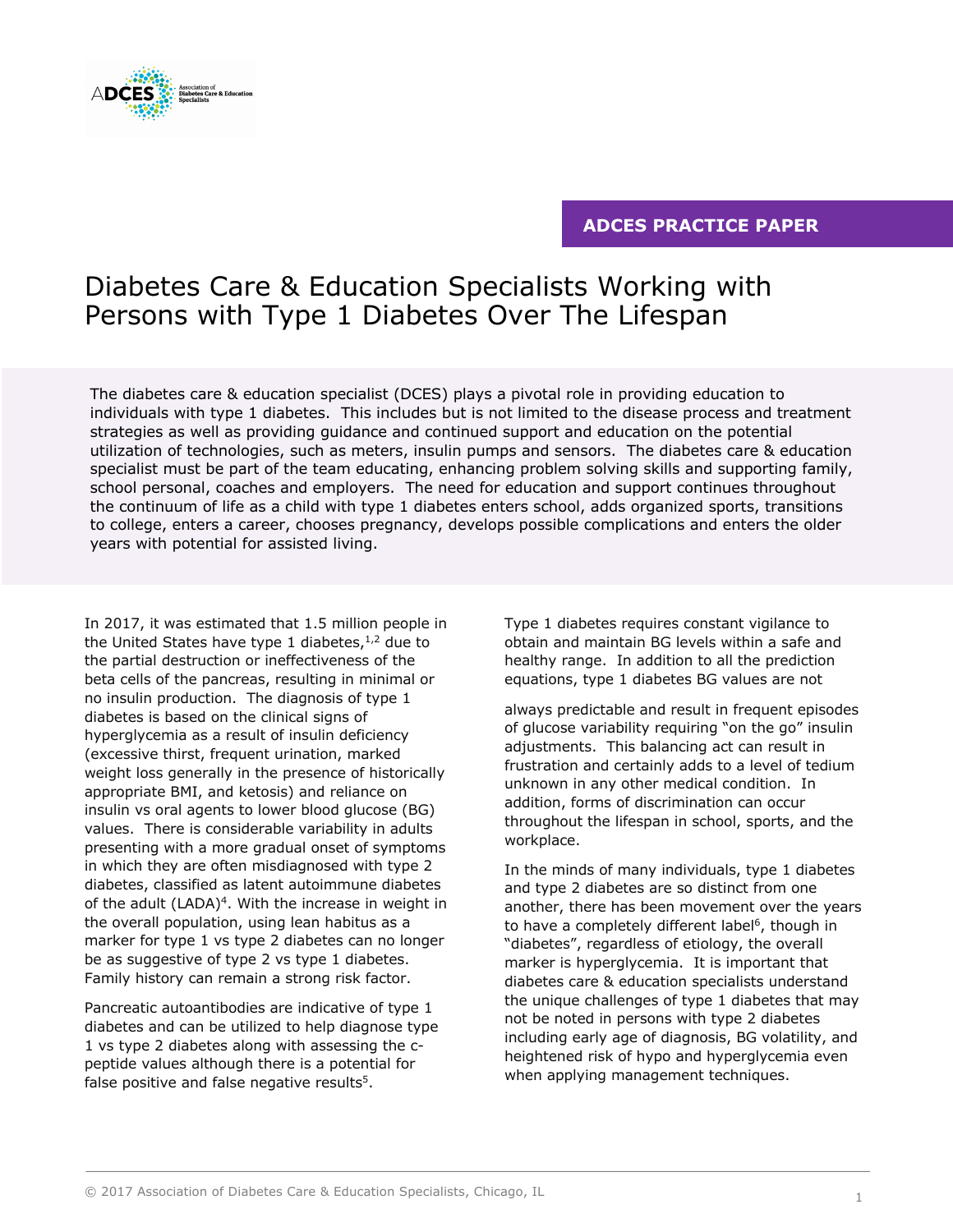

Recently, JDRF (Juvenile Diabetes Research Foundation) formed a committee of leading diabetes organizations to develop a consensus statement on clinically meaningful outcomes for type 1 diabetes aside from HbA1c lab values. The full document can be found at http://care.diabetesjournals.org/content/40/12/16 22. These defined outcomes include hypoglycemia, hyperglycemia, time in range, diabetic ketoacidosis and patient-reported outcomes. The committee recommends these outcomes to be used in research, development and evaluation of type 1 diabetes therapies as well as future insurance reimbursement.

## **The Initial Diagnosis:**

## *Inpatient:*

Thirty percent of persons at initial diagnosis with type 1 diabetes are in diabetic ketoacidosis (DKA)7. Frequently, the individual is hospitalized in the intensive care unit (ICU) to resolve the DKA and the diabetes care & education specialist called upon to start the teaching process of managing type 1 diabetes at home. Particularly in the case of a child diagnosed, the parent(s) or caregiver will be present during the hospital stay and the educational process can begin. Families are often overwhelmed with the diagnosis and reassurance that most everything in life is still achievable with frequent blood glucose monitoring and insulin adjustments is needed. The educator should assure families that continued support through the medical team is available as needed when questions and concerns arise beyond the hospital stay and provide appropriate contact information and resources.

Survival skills are initially taught: how to use an insulin pen (or syringe and vial) and how that may differ from the hospital pen needles, how to follow the insulin plan provided, what to do if BGs start to drop, when to call the health care provider/DE for adjustments and the initial blood glucose goals during the transition to home. A healthy lifestyle including food and activity should be discussed and carbohydrate counting may be initiated. The nursing staff can also be called upon to help with the education process. A glucose meter is generally provided with education to the individual and family and teach back encouraged to assure understanding of the operation of the glucose meter. The educator should also include treatment

of hypoglycemia and hyperglycemia and encourage teach back to assure understanding of these important principles.

## *Outpatient:*

As health care providers (HCP)'s, parents and individuals have become more informed in regard to recognizing signs and symptoms of diabetes, early recognition provides an opportunity to start the education process for newly diagnosed type 1 diabetes as an outpatient. The diabetes care & education specialist is an essential part of the diabetes team to provide education, support and problem solving initially and for ongoing care. The same topics that are covered inpatient will need to be covered at the outpatient appointments, which may be scheduled daily or weekly depending on the individual needs of the individual and family. Twenty-four-hour availability of the diabetes team is essential to support individuals and families as they learn how to manage this challenging disease.

## *Transition to home***:**

As the individual and/or family gets ready for discharge, or in the event of a diagnosis and treatment without hospitalization, the tools to help manage diabetes must be available to the patient. Insulin pens and pen needles, glucose meter kit with prescription for a minimum of 6-8 strips per day (prior to each meal, HS, periodic 0200 check, prior to sport, and more frequent monitoring when ill or feeling "off"), glucose tablets, carbohydrate counting sheet or menu plans to help start the process of understanding the role of nutrition in diabetes management. In addition, making sure the patient has access to supplies utilizing their insurance or a local community clinic if needed, along with appropriate contact information and resources. The diabetes care & education specialist can alert the social worker, case manager, or care coordinator to the needs of the patient so they may assist in obtaining financial assistance and social supported if needed for ongoing care and supplies.

Frequent initial visits with the diabetes care & education specialist can be reassuring as the family learns how to incorporate the tasks of diabetes management into their daily routine. Reviewing timing of glucose testing as well as adding ketone checks as needed and the how to and when to use a glucagon kit should be discussed. More time can be spent on discussing the etiology of type 1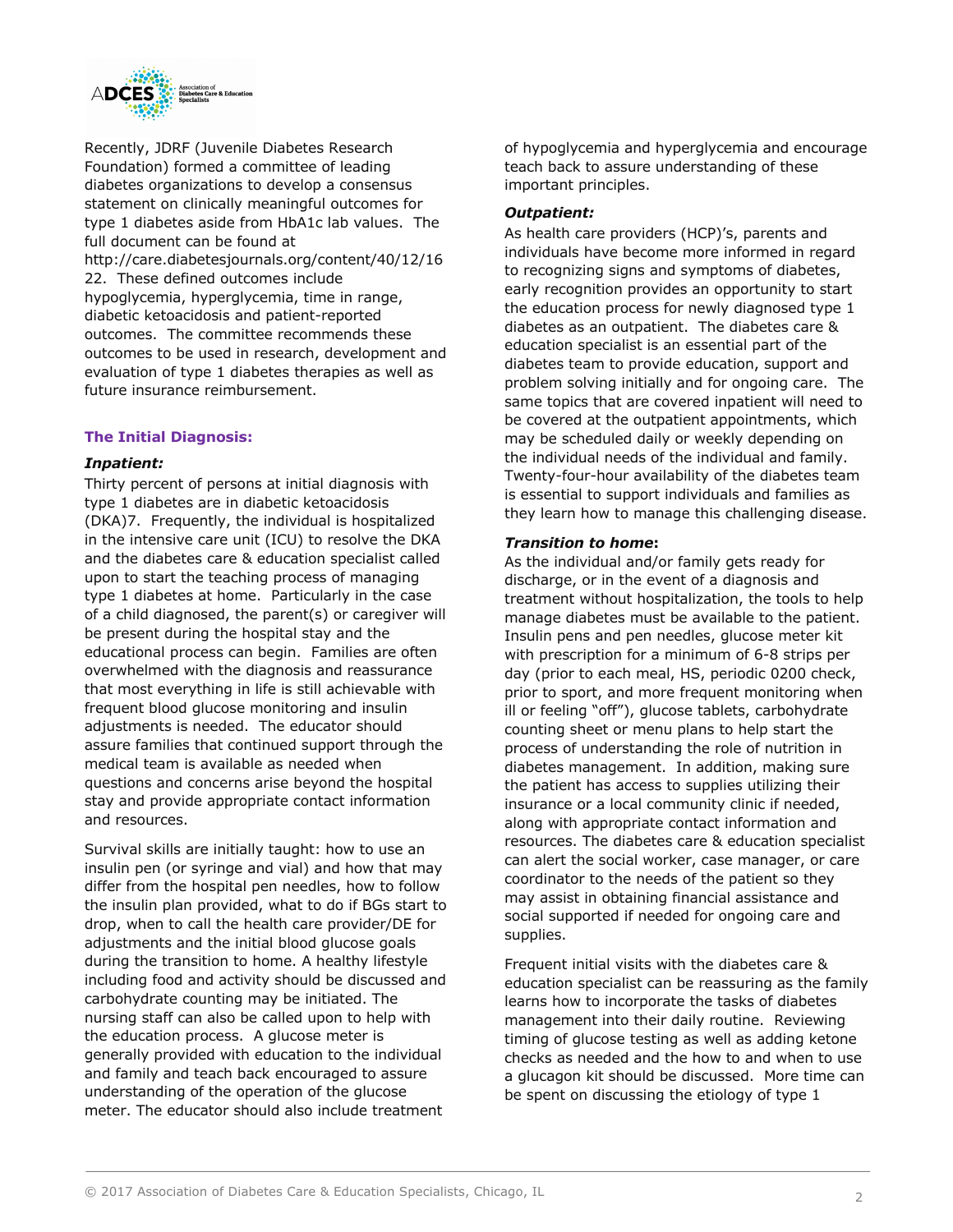

diabetes and the overall management goals to reduce acute or chronic complications.

Depending on the family/individual, introducing the concept of insulin pump therapy and continuous glucose monitor (CGM) options can also be included early on in the education session. When the choice is made to utilize an insulin pump or CGM, the education on how to use the tools should fall to the educator who is trained in insulin pump and CGM therapy. The content and pace of the education process should be determined on an individual basis. An excellent review of educational topics to be covered over time with families is provided in the National Institute for Health and Care Excellence (NICE) guidelines<sup>8</sup>.

Overarching themes throughout the lifespan includes components of the AADE7™ Self Care Behaviors; Healthy eating, being active, monitoring (frequency), taking medication (adjustments or potentially different types and concentrations of insulins), problem solving, reducing risks and healthy coping.

## **Type 1 Diabetes Throughout The Lifecycle**

At each stage of life, the management of type 1 diabetes needs to be incorporated into the individual's daily routine. The diabetes care & education specialist must be an integral part of the team in coaching the individual and family members how to maximize blood glucose management. For an excellent reference for type 1 diabetes throughout the lifespan refer to the American Diabetes Association (ADA) paper titled type 1 diabetes through the lifespan: A position statement5.

#### **Toddlers and Preschoolers**

An annual increase in the diagnosis of type 1 diabetes has been reported with the greatest increase in children < 5 years of age relative to all children diagnose $d^{10,11}$ .

Persons diagnosed in early childhood with history of significant hyper and hypoglycemia are at increased risk of problems later in life with working memory and attention<sup>9</sup>. Diabetes education in childhood and adolescence has a positive impact of glycemic control and psychosocial outcomes. The International Society for Pediatric and Adolescent Diabetes (ISPAD) Clinic Practice Consensus Guidelines in 2014 recommend that structured

education is available to all young people with diabetes12.

The adult must provide most, if not all of the diabetes care to the young child. The diabetes care & education specialist plays a critical role in providing education on prevention of hypoglycemia, avoiding extreme blood glucose fluctuations, continuing the support and education for the family, and helping the family to educate other caregivers (day care, baby sitters, and grandparents) in regard to diabetes  $m$ anagement $13$ .

## **Grade School and Middle School**

When children with diabetes start school the diabetes care & education specialist can be the primary contact between the school, parent/guardian and diabetes health care team. The diabetes care & education specialist can facilitate the writing of the medical management plan from the health care provider, making sure parents are aware of the 504 plan. The 504 Plan is a plan developed to ensure that a child who has a disability identified under the law and is attending an elementary or secondary educational institution receives accommodations that will ensure their academic success and access to the learning environment. The Diabetes care & education specialist can be an integral part of helping to educate the school nurse and staff to the needs of the individual child $14$ .

School and extra-curricular sports can impact blood glucose with both hyper and hypoglycemia challenges. The diabetes care & education specialist can help coach the child and family on suggested insulin adjustments for activities, as well as contributing to the education of the coach in helping to enhance the child's safety while under their watch. A recent study demonstrated many youths are not adjusting insulin for exercise despite the frequency of hypoglycemia during and after exercise $15$  indicating the need for further education in this regard.

In a recent study utilizing focus groups in children ages 11-14 and 15-16, young people felt exercise helped them manage their diabetes and had a positive impact. However, they reported a lack of knowledge and understanding among school staff and other young people in this regard $16$ .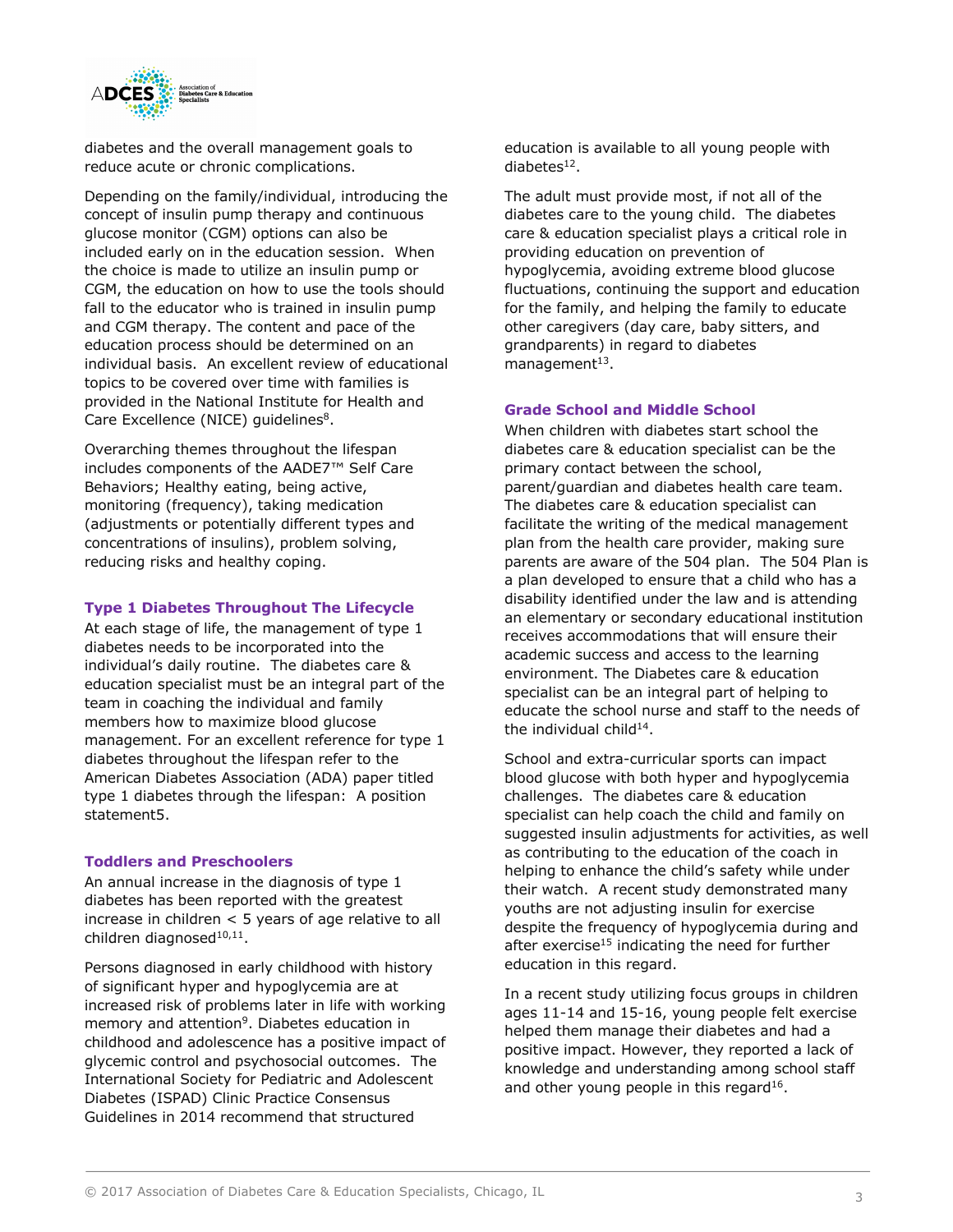

Most studies support diabetes camps as having a positive impact on diabetes acceptance and potential for improved management $17$ . The diabetes care & education specialist can encourage children to attend diabetes camp, help connect families with funding opportunities if needed, and become involved in camp by volunteering. "Using the active camping environment as a teaching opportunity is an invaluable way for children with diabetes to gain skills in managing their disease within the supportive camp community<sup>18</sup>."

Working with persons with Type 1 diabetes and their families to help define appropriate diabetes tasks for the child as they continue through their developmental stages is an important role of the diabetes care & education specialist. Challenges can be anticipated and discussed to help maintain optimal management of diabetes and maximize outcomes<sup>19</sup>. An excellent review of the developmental stages and their impact on diabetes management is included in the paper by Chiang<sup>5</sup>.

Although some parents prefer simple language broken down into key points and hands on teaching20, other methods of delivering diabetes education have also successfully been incorporated including mobile technology<sup>21</sup>, tablet based apps<sup>22</sup> and online professional and peer support $23$ .

## **High School**

As the child with Type 1 diabetes continues through the lifecycle, physiological as well as social changes will continue to create more challenges that can be reviewed for problem solving with the diabetes care & education specialist. More autonomy as the teen spends more time with friends and less time with the parent(s) or caregiver. Eating out may become common, and the teen should not only be aware of the carbohydrates in food, but be comfortable checking blood glucose levels and giving insulin at meal time with friends present. Diabetes care & education specialists play an important role in continued education, support and safety for the adolescent.

Traveling with sports, debate team or band can enrich and complicate the life of a teen with diabetes. Helping to educate the coach, music teachers, peers can also be part of the role of the diabetes care & education specialist. Encouraging teens to bring a close friend to an appointment may be beneficial to enhance support. Females

starting their menstrual cycle may find variations in blood glucose levels that require a cyclic change in insulin dosing. A second basal rate may be an option for those on insulin pumps which can be discussed with the diabetes care & education specialist.

Access to and experimentation with alcohol, drugs and sex become more common creating new challenges. The diabetes care & education specialist must be a part of the information system working with the student in regard to the risks of mixing alcohol and diabetes, and the options available to lessen the risks if they are chosen rather than to ignore the fact that alcohol may become a part of their lives. In a recent survey of substance abuse among American adolescents (not specific to diabetes) among individuals aged 12 and older, 52% had consumed alcohol and 24% had binged on alcohol. In addition, 6.5% had used marijuana<sup>23</sup>. In a recent self-reported assessment of 29.630 patients with type 1 diabetes (median age 17 years), 10.8% reported regular alcohol consumption<sup>24</sup>.

A recent study in Norway collecting data on adolescents aged 16-19 years suggests that type 1 diabetes did not increase the incidence of psychosocial problems as previously described. A refreshing addition to the literature on teens with type 1 diabetes $^{25}$ . It does not discount, however, the high incidence of challenges in teens in general as they progress to more independence<sup>26</sup>.

Education about the risks of child bearing, in particular risks to the infant when BG values are highly variable and/or consistently elevated, also needs to be addressed. Educating young women in regard to A1C goals prior to pregnancy must be part of the educational sessions during the teen years – while strongly encouraging excellent BG's overall and a family support system prior to conception. Teenage pregnancy is generally unplanned and teenagers with type 1 diabetes are a high-risk group for poor pregnancy outcomes <sup>27</sup>.

An evaluation of two major diabetes online forums from 2011-2013 suggests that although teens expressed concern about their blood glucose values, other outcomes also mattered to them that must be considered in discussions. These include interaction with peers, emotional well-being, grades, family interactions and interactions with others such as teens<sup>28</sup>.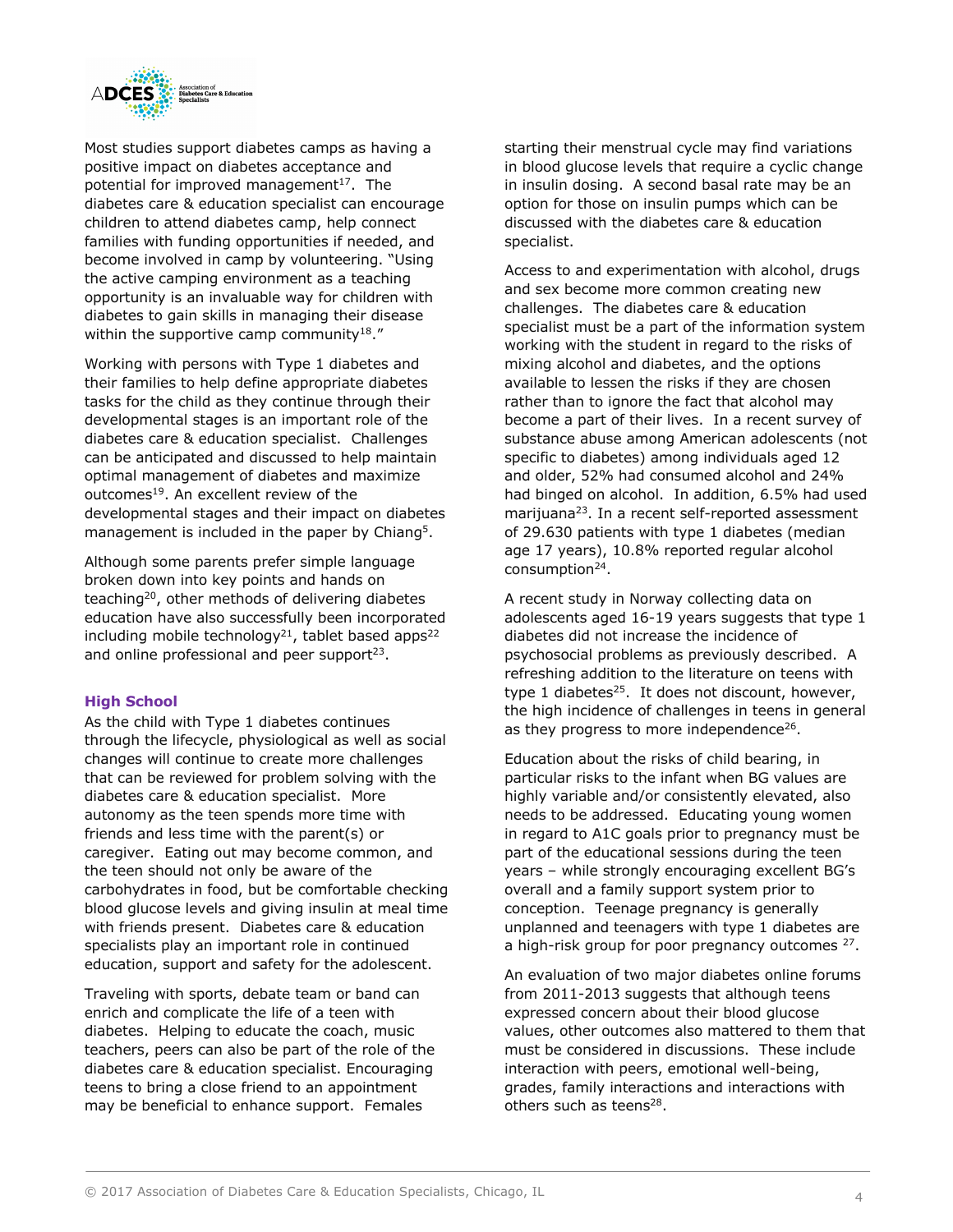

As a teenager with diabetes, the transition to adulthood creates yet another opportunity for the diabetes care & education specialist to help coach the individual and family. Challenges include a new social structure, ordering insulin and other supplies in a timely manner, and the potential for changes in insurance plans. Will there be a new diabetes team as the child leaves the pediatric world and transitions to adulthood sometimes very abruptly? These conversations must be started early (at least 1 year prior to leaving home and perhaps as early as middle school) so the teen and family can start preparing for this challenging but exciting time in the life of a young person with diabetes. One of the biggest transitions throughout the lifecycle in relationship to diabetes management is when the adolescent leaves the world of pediatrics and moves to adult diabetes care<sup>29</sup>. A recent study by Egan et al<sup>30</sup> suggests that prior to leaving home, joint visits with the pediatric provider and new adult provider, along with a transition coordinator improved follow up and reduced distress.

## **Transition to Adulthood**

Although findings from recent studies on improving transition to adult care suggest that interventions may be effective to help maintain glycemic control, however, the most effective program types have yet to be elucidated. <sup>31</sup> Young adults with a history of lapses in care may benefit from a structured diabetes education transition program<sup>32</sup>. Other models of transition include transition navigators, attendance at a young adult bridge clinic or joint visits with pediatric and adults care providers $33$ . Identifying current and future self-management concerns of individuals and their families can help facilitate the development of individual diabetes education interventions 34. An ADA position statement titled *Diabetes care for emerging adults: recommendations for transition from pediatric to adult diabetes care systems*, provides recommendations for transition from pediatric to adult diabetes care systems which may assist the diabetes care & education specialist in determining a successful path for enhancing diabetes education during this phase of life<sup>35</sup>.

As the individual with diabetes enters adulthood, conversations need to continue in regard to coping with and taking care of diabetes in a more solo environment. Working through how to educate a

roommate to recognize signs and symptoms of hypoglycemia, reviewing access to supplies and health care appointments, are just some of the key conversation topics that are essential. A college student may benefit from the diabetes care & education specialist's support in obtaining support services at the university for taking tests when BG values are within goal range to maximize their testing outcomes. Some universities and colleges have a support group such as the College Diabetes Network that provides support throughout the college years.

## **Adulthood**

Young adulthood is a critical time for the development of lifelong management skills. Only 17% of young adults aged 18-25 and 30% aged 26-30 meet the American Diabetes Association glycemic goal of  $\langle 7\% \text{ A1C}^{36} \rangle$ . Inconsistent routines, changes in diet and exercise patterns, involvement in romantic relationships, and establishing a family are all challenges in general, but more so when also needing to manage type 1  $diabetes<sup>37</sup>$ .

Pregnancy is an exciting time, but also one in which insulin requirements change dramatically. In addition, the importance of strict BG goals is stressed in order to maximize the health of the mother and baby<sup>37</sup>. An A1C goal of  $<6\%$  prior to conception reduces the fetal risks of congenital malformation such as cardiac and neural tube defects37. Diabetes care & education specialists are an integral part of educating women about preconception blood glucose goals and understanding the importance of maintaining healthy eating prior to and during pregnancy. Frequent contact with the mother is important not only to review BG's, but to provide added support, particularly when a positive relationship has been established over the years of working with the individual $37,38$ .

Complications from hyperglycemia can arise during adulthood. Problem solving with individuals not only on how to obtain optimal blood glucose management, but addressing coping with diagnosis of co-morbidities is a key role for diabetes care & education specialists. For example, if peripheral neuropathy is impacting manual dexterity, what glucometers and lancet devices are easiest to use? If the individual has been giving injections, is it time to revisit insulin pump therapy for easier management during dialysis vs non-dialysis days?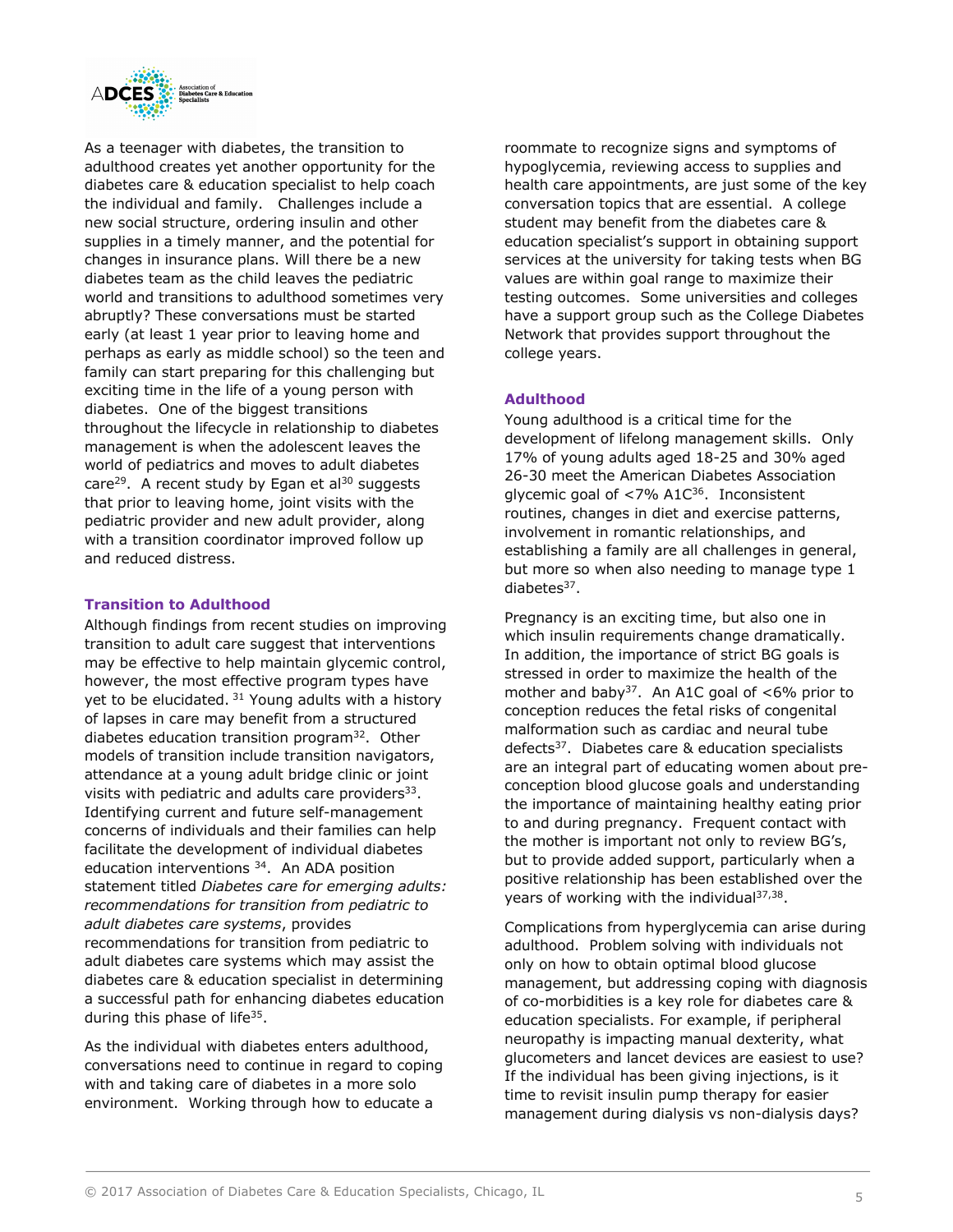

Is exercise more challenging and is there a way to facilitate consistent exercise? As years advance, risk of hypoglycemia unawareness rises and a discussion about utilizing a continuous glucose monitor should be considered. Has the PWD been referred for screenings related to vision, hearing, podiatry, cardiology, or nephrology as early intervention can help to reduce or prevent complications. As part of the diabetes team, a diabetes care & education specialist can work with the primary care physician to refer individuals with additional needs to physical therapy, psychology, and social workers.

## **Advancing Years**

Treatment regimens must often be modified to adapt to the changes often observed with aging  $39$ . Vision and hearing loss may challenge management. Decreased manual dexterity may make simple tasks such as retrieving glucose strips from the container difficult. Accurately drawing the appropriate doses into insulin syringes, pens and insulin pumps may become challenging. Reduced joint mobility may reduce the ability and desire to exercise, influencing not only overall health, but may significantly change insulin requirements. A person with diabetes may not only need to take care of their own diabetes but may also have the role of being a caretaker for their spouse or loved one. Interventions including diabetes-related education, organizing pharmacy delivery to a home, assisting with transportation, working with social services<sup>39</sup> and incorporating the diabetes education session along with their provider visits may help to reduce diabetes distress.

Nursing home transition can be a major challenge39, particularly for the person who historically has been very independent in managing his or her diabetes. Autonomy is often lost. The ability to count carbohydrates and remember to administer insulin may be an insurmountable task and blood glucose values become compromised. The diabetes care & education specialist can help with the transition and may be familiar with facilities that are better trained in diabetes management and care. Fixed dose insulin for meals may be necessary with correctional scales provided to the nursing home. Working with the primary care provider to develop a plan for insulin dosing in the nursing home and presenting the

plan in a thoughtful and effective way can be enhanced by the presence of the diabetes care & education specialist. In-services for the nursing home staff may help with the individual's transition and provide the staff with confidence about when and who to call if questions arise regarding caring for the new resident with type 1 diabetes

Over the lifespan, the AADE7™concepts must be reinforced. The primary focus of appointments is often blood glucose management via insulin adjustments, so revisiting the basics can be neglected. When revisiting the AADE7™self-care behaviors with people with diabetes, consider addressing the following questions:

#### **Healthy Eating**

Are healthy foods still a part of the daily life of the individual with type 1 diabetes? Is carbohydrate counting still a tool for insulin dosing or should the system be altered based on stage of life (fixed dose insulin for residential living for example). Are the calories appropriate to reduce the risks of obesity and insulin resistance? Has the individual been screened for celiac disease? Is a referral to a dietitian appropriate?

#### **Being Active**

Is exercise being incorporated into the daily life of the individual? Are appropriate insulin adjustments and recommended carbohydrate intakes for various physical activities being used? Are appropriate treatments for low blood glucose within easy access during activities? Is an exercise partner that is familiar with treating hypoglycemia part of the exercise routine? If not previously adopted, would a CGM be helpful if the individual is exercising in more extreme environments (running in the country, mountain climbing, exercising in extreme heat)?

#### **Monitoring**

How frequently are blood glucose values checked, and is it sufficient? Are new glucose meters and lancets available that would enhance persistence with frequent BG checks? Would the addition of a continuous glucose monitor help to reduce glucose variability and hypoglycemia? How often is their blood sugar being managed vs their HgbA1c level managed? Have BG goals changed due to comorbidities or hypoglycemia unawareness. Should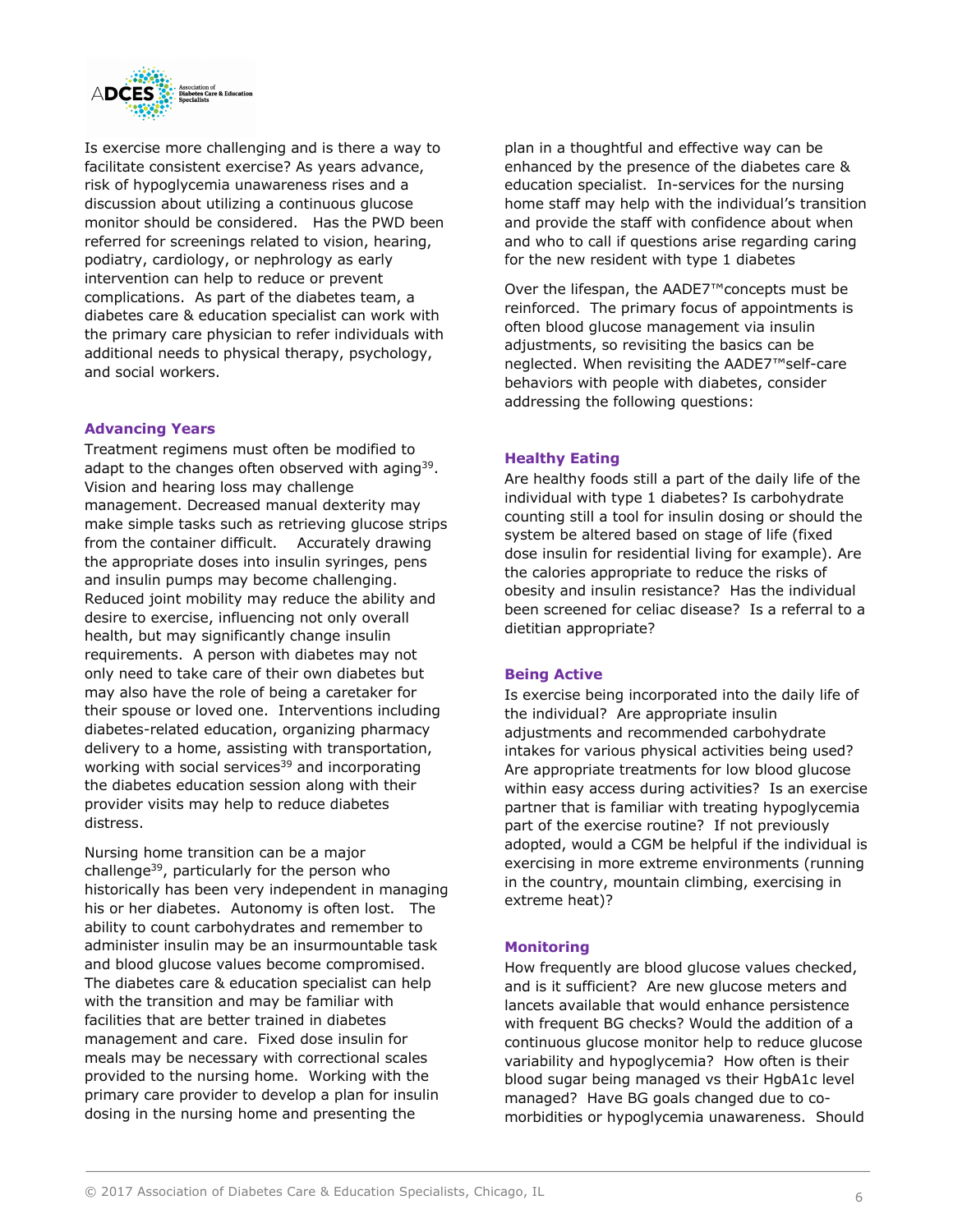

a continuous glucose monitor be incorporated into the diabetes management plan?

As with the recommendations of the Desk Reference, monitoring is more global and goes beyond that of checking blood glucose. What is the PWD's smoking status? Are they monitoring their blood pressure and cholesterol? Monitoring for microvascular and macrovascular complications; vision, hearing, periodontal exams?

#### **Taking Medications**

Is medication being delivered in the correct way? Are sites of insulin injections and infusion sets being rotated? Is there evidence of lipohypertrophy at the injection sites? If insulin syringes are being used, would insulin pens be more precise and insulin injections more frequently administered due to convenience? Is an insulin pump a better option for more precise insulin delivery and improved quality of life? Is new sensor augmented insulin pumps a viable option that would enhance outcomes?

#### **Problem Solving**

Working through barriers to taking insulin or checking BG may be magnified during adolescence. Insurance benefits may change over time, creating a challenge for the person with diabetes to be able to obtain adequate supplies. Complications from diabetes or other co-morbid conditions may create greater challenges for managing diabetes and need to be addressed.

#### **Reducing Risks**

Are short and long-term potential complications discussed a periodically throughout the lifetime of the individual? Are concerns addressed including psychological and physical barriers to BG management? Are they up to date with immunizations; flu, pneumonia, hepatitis B, shingles? Are they able to seek preventative care for complications, such as dental and podiatry visits? Do you smoke? What type of birth control are you using? Have low blood glucose values been a frequent problem? Would the individual benefit from a higher BG goal to avoid hypoglycemia? A continuous glucose monitor? An intense class in hypoglycemia awareness? Do blood glucose goals need to be changed based on the stage of life and/or comorbidities?

#### **Healthy Coping**

Is the family overwhelmed with the diagnosis, and are other family members feeling left out when a sibling has type 1 diabetes? Has depression become an issue, reducing the desire to selfmanage diabetes. Are complications overwhelming? What are you seeking to help cope with the ins and outs of care? Do you have a source of peer support? The role of the diabetes care & education specialist is to recognize and start the conversation regarding how individuals and families are coping with diabetes and suggest an appropriate referral.

#### **Conclusion**

As diabetes care & education specialists working with individuals and families with type 1 diabetes, the challenges are never over and the need for education, understanding and support never extinguished. The biggest task is to keep informed about all aspects of care for the person with type 1 diabetes, including medication options for treating diabetes, the action of all insulins that may be incorporated into their care, meters and lancet devices and their appropriateness for the individual, and keeping up with new technology, pumps and sensors. Diabetes care & education specialists will continue providing education and advocating for access to their services for all. Type 1 diabetes is unique in its ongoing and relentless requirements for assessment and minute by minute decision making. Diabetes care & education specialists belong on the front lines of care for people with Type 1 diabetes and their caregivers and are well versed in the uniqueness of this complex and tedious disease.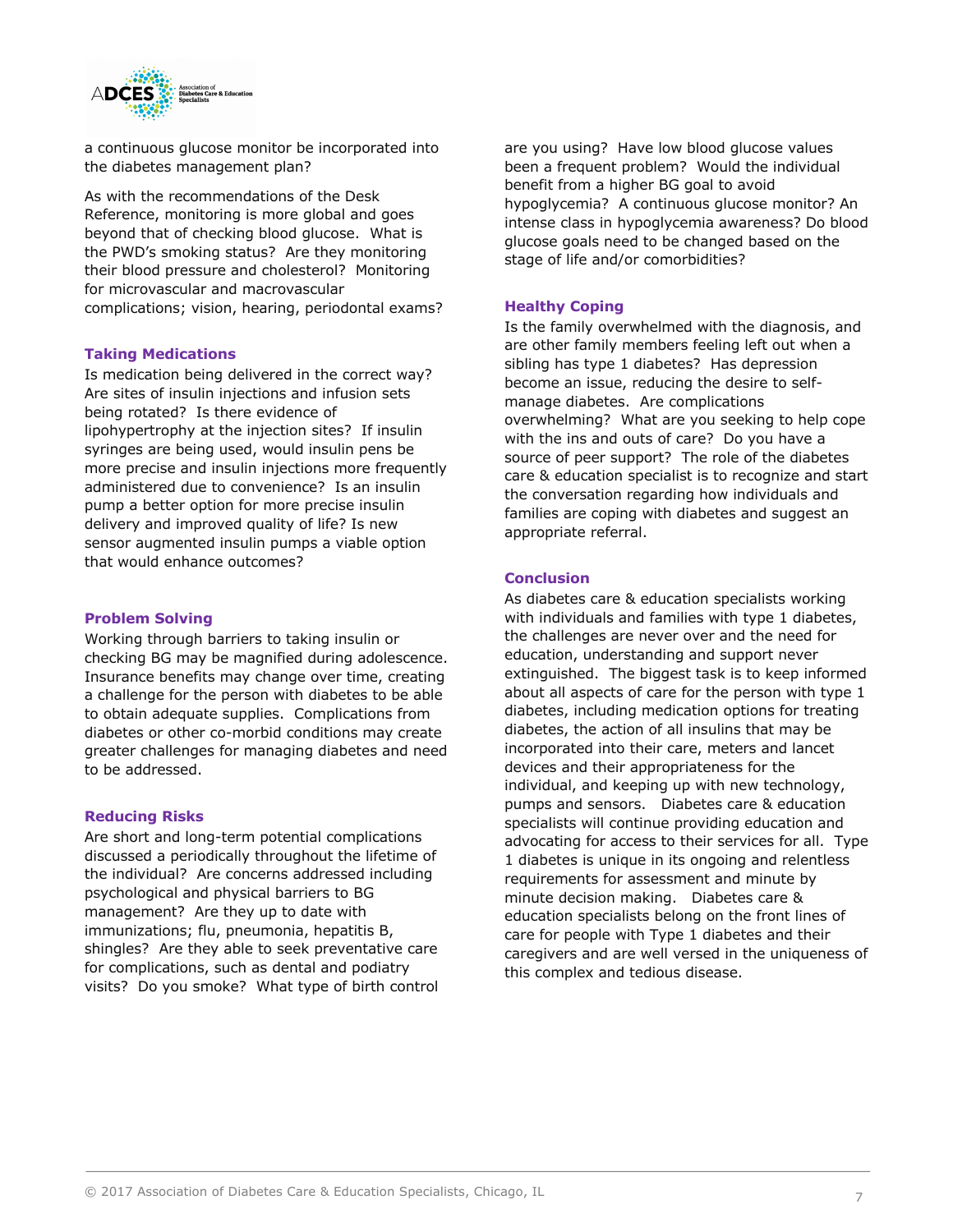

# *Further readings on specific topics related to type 1 diabetes management*

McAdams B, Rizvi Al. An overview of insulin pumps and glucose sensors for the generalist. *J Clin Med* 2016;5(1)5. Published online 2016.

Duhaliwal R, Weinstok R. Management of type 1 diabetes in older adults. *Diabetes Spectrum* 2014;27(1):-19.

Jackson C, Albanese-O'Neill, Butler et al. Diabetes Care in the school setting: A position statement of the American Diabetes Association. *Diabetes Care* 2015; 38, 1958-1963.

Lange K, Swift P, Pankowska E, Danne T. Diabetes education in children and adolescents. *Pediatric Diabetes* 2014;15(Suppl 20):77-85.

Riddell M, Gallen I, Smart C et al. Exercise management in type 1 diabetes: a consensus statement. Thelancet.com/diabetes-endocrinology. Published online January 23,2017. 

http://dx.doi.org/10.1016/S2213-8587(17)30014-1 downloaded 5/30/2017.

Siminerio L, Albanese-O'Neill, Chiang  $\vert$  et al. Care of young children with diabetes in the child care setting: A position statement of the American Diabetes Association. *Diabetes Care* 2014;37:2834-2842

Management of Children with Diabetes in the School Setting ADCES Position Statement: https://www.diabeteseducator.org/docs/defaultsource/practice/practice-resources/position-statements/diabetes-in-the-schoolsetting-position-statement final.pdf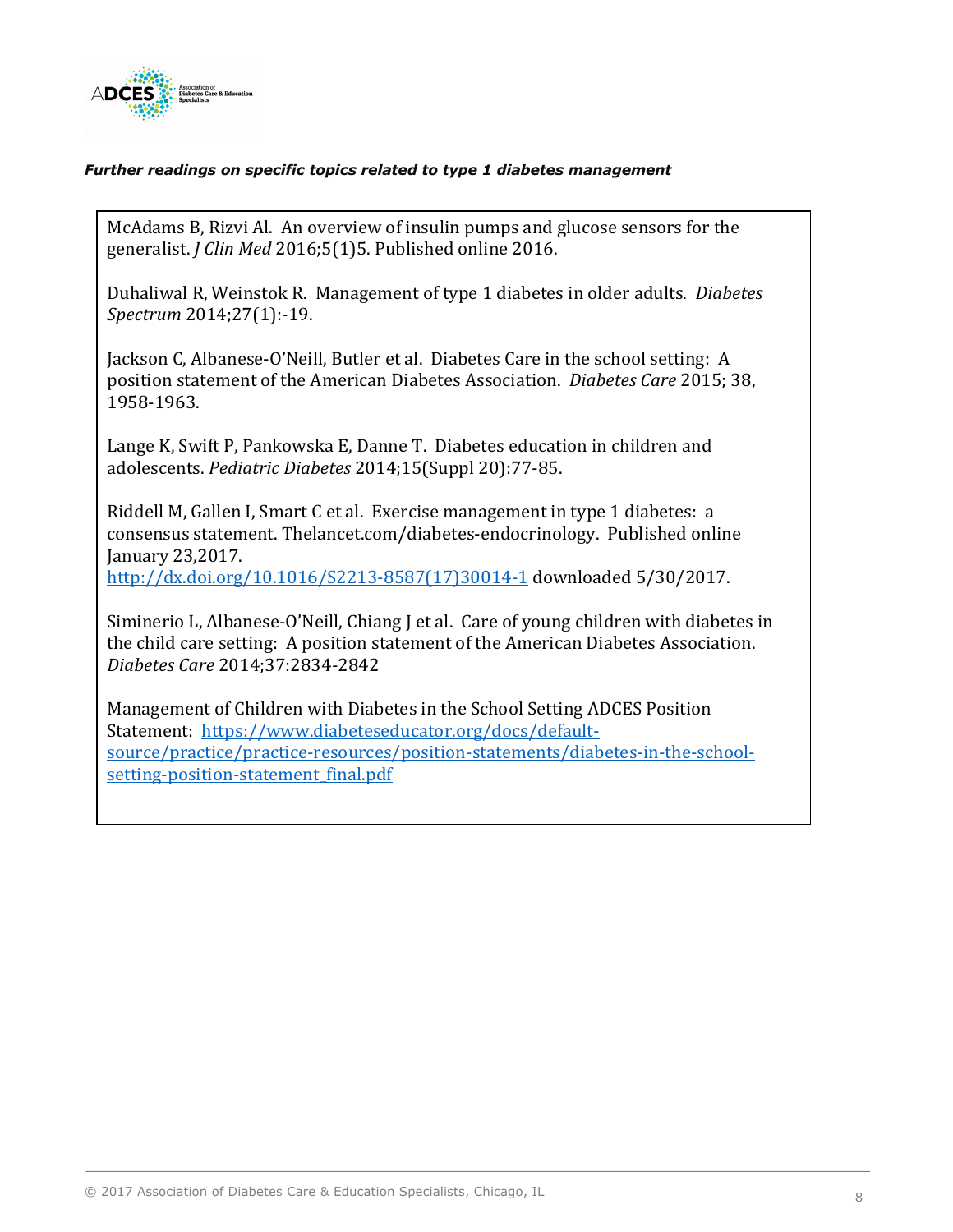

#### **References**

- 1. http://www.diabetes.org/diabetes-basics/statistics/?referrer=https://www.google.com/ downloaded 5/1/2017
- 2. http://www.jdrf.org/about/fact-sheets/type-1-diabetes-facts/ downloaded 5/28/2017
- 3. Impreatore G, Boyle J, Thompson T et al. *Projections of Type 1 and Type 2 Diabetes Burden in the U.S. Population Aged <20 Years Through 2050*. *Diabetes Care*. 2012;35(12): 2515–2520.
- 4. Laugensen E Ostergaard J, Lewslie R. *Latent autoimmune diabetes of the adult: current knowledge and uncertainty. Diabet Med*. 2015; 32(7): 843–852.
- 5. Chiang J, Kirkman M, Laffel L et al. *Type 1 diabetes through the life span*: A position statement of the American Diabetes Association. *Diabetes Care.* 2014;37:2034-2054.
- 6. http://www.healthline.com/diabetesmine/the-kerfuffle-over-new-names-for-type-1-and-type-2 diabetes#3 downloaded 4/9/2017.
- 7. Razavi Z. *Frequency of ketoacidosis in newly diagnosed type 1 diabetic children*. Oman Med J. 2010;25(2):114-117
- 8. https://www.ncbi.nlm.nih.gov/pubmedhealth/PMH0079033/pdf/PubMedHealth\_PMH0079033.pdf
- 9. Lin A, Northam EA, Rankins D, Werther GA, Cameron FJ. *Neuropsychological profiles of young people with type 1 diabetes 12 yr after disease onset*. *Pediatric Diabetes*. 2010: 11: 235–243.
- 10. Vehik K, Hamman R, Lezotte D et al. Increasing incidence of type 1 diabetes in 0 to 17 year old Colorado youth. *Diabetes Care* 2007;30:503-509.
- 11. Lipman T, Levitt Katz L, Ratcliffe S et al*. Increasing Incidence of Type 1 Diabetes in Youth Twenty years of the Philadelphia Pediatric Diabetes Registry*. *Diabetes Care* 2013;36:1597-1603.
- 12. Lange K, Swift P, Pankowska E, Danne T. *Diabetes education in children and adolescents. Pediatric Diabetes* 2014:15(suppl 20):77-85.
- 13. Siminerio L, Albanese-O'Neill, Chiang J et al. Care of young children with diabetes in the child care setting: A position statement of the American Diabetes Association. Diabetes Care 2014;37:2834-2842.
- 14. https://www.diabeteseducator.org/docs/default-source/practice/practice-resources/positionstatements/diabetes-in-the-school-setting-position-statement\_final.pdfdownloaded 5/28/2017
- 15. Roberts A, Yi-Frazier J, Aitken K et al. *Do youth with type 1 diabetes exercise safely? A focus on patient practices and glycemic outcomes. Pediatr Diabetes* 2016 Jul 6. doi: 10.1111/pedi.12402. [Epub ahead of print]
- 16. Ryninks K, Sutton E, Thomas E. *Attitudes to exercise and diabetes in young people with type 1 diabetes mellitius:* A qualitative analysis. *PLoS One* 2015;10(10):e0137562. https://www.ncbi.nlm.nih.gov/pmc/articles/PMC4605788/. Downloaded 5/29/2017
- 17. Fegan-Bohm K, Weissberg-Benchell J, DeSalvo D et al. *Camp for youth with type 1 diabetes*. Curr Diab Rep 2016;16(8).
- 18. American Diabetes Association. *Diabetes management at camps for children with diabetes.* Diabetes Care 2012;35(suppl 1):S72-S75.
- 19. Markowitz J, Garvey K, Laffel L. *Developmental changes in the roles of patients and families in type 1 diabetes management*. *Curr Diabetes Rev* 2015;11(4):231-8.

<sup>© 2017</sup> Association of Diabetes Care & Education Specialists, Chicago, IL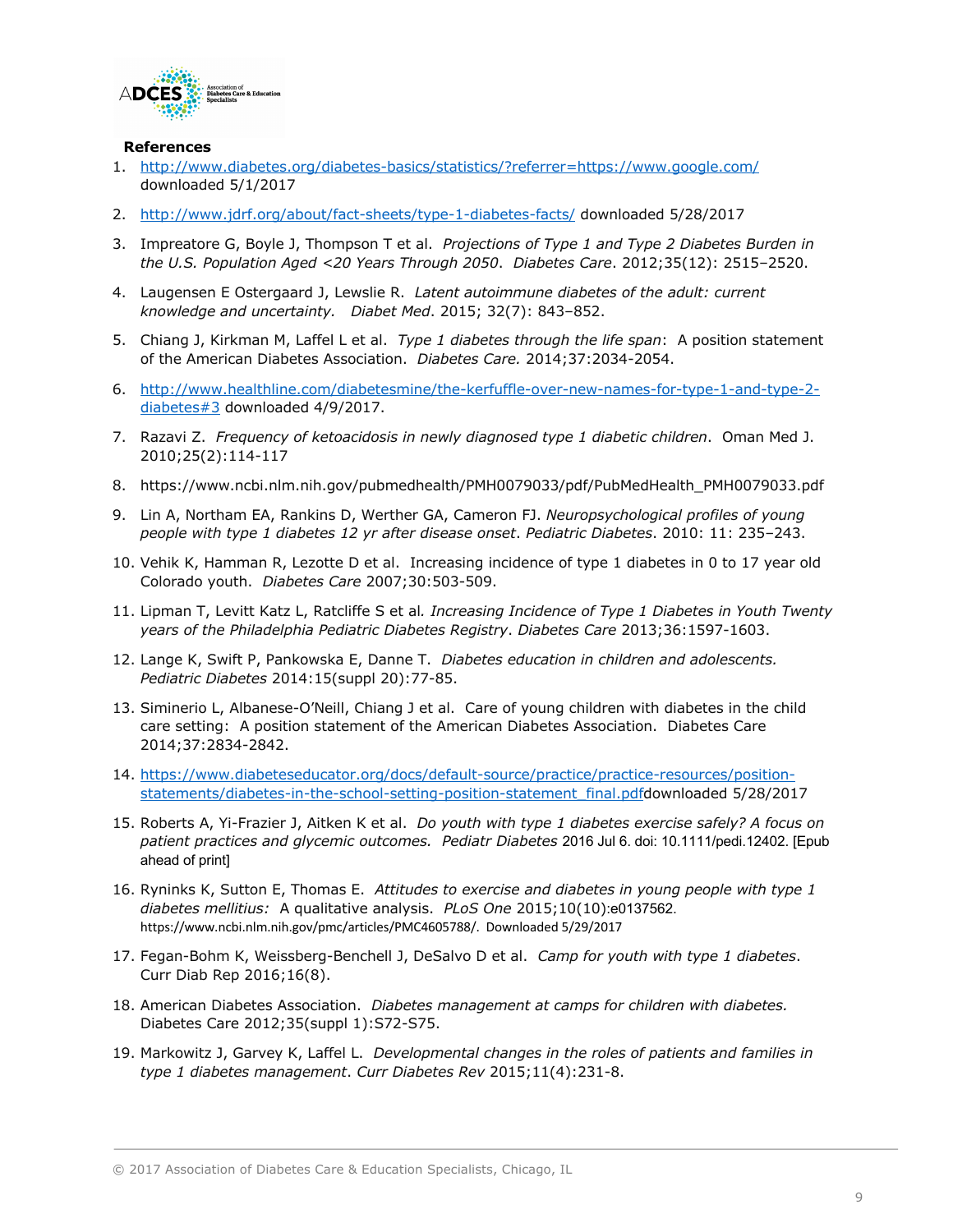

- *20.* Howe C, Cipher D, LeFlore J, Lipman T. *Parent health literacy and communication with diabetes educators in a pediatric diabetes clinic:* a mixed method approach. *J Health Commun 2015;20(suppl 2)50-59.*
- 21. Albanese-O'Neill A, Schatz D, Bernhardt J, Elder J. *Educational needs and technological preferences of fathers of youth with type 1 diabetes*. Diabetes Educ. 2016;42(2):209-219.
- 22. Nilsson S. *How young people can learn about newly diagnosed type 1 diabetes*. *Nurs Child Young People.* 2016;28(3):22-26.
- 23. Chen P and Jacobson K*. Developmental trajectories of substance use from early adolescence to young adulthood*: gender and racial/ethnic differences. J Adolesc Health 2012;50(2):154-163.
- 24. Hermann J, Meusers M, Bachran R et al. *Self-reported regular alcohol consumption in adolescents and emerging adults with type 1 diabetes*: A neglected risk factor for diabetic ketoacidosis? Multicenter analaysis of 29,630 patients from the DPV registry. Pediatr Diabetes 2017; http://onlinelibrary.wiley.com/doi/10.1111/pedi.12496/pdf downloaded 5/29/2017
- 25. Siversen B, Petrie K, Wilhelmsen-Langeland A, Hysing M. *Mental health in adolescents with type 1 diabetes: results from a large population-based study. BMC endocrine disorders* 2014;14:83. http:///www.biomedcentral.com/1472-6823/14/83 downloaded 5/29/2017.
- 26. Helggeson V, Siminerio L, Escobar O, Becker D. *Predictors of metabolic control among adolescents with diabetes: A 4-year longitudinal study*. *J Pediatr Psychol* 2009;34(3):254-270.
- 27. Carmody D, Doyle A, Firth R et al. *Teenage pregnancy in type 1 diabetes mellitus*. *Pediatr Diabetes* 2010;11(2):111-115.
- 28. Ye C, Jeppson T, Leinmaus E, et al. *Outcomes that matter to teens with type 1 diabetes*. *Diabetes Educ* 2017;443(3):251-259.
- 29. Bob N, Butler S. *The transition from pediatric to adult diabetes health care*. *NASN School Nurse* 2010, May:114-115.
- 30. Egan E, Corrigan J, Shurpin K. *Building the bridge from pediatric to adult diabetes care*. The Diabetes Educator 2015;41(4), 432-443.
- 31. Schultz A, Smaldone A. *Components of interventions that improve transitions to adults care for adolescents with type 1 diabetes*. *J Adolesc Health* 2017;60(2):133-146.
- 32. Pyatak E, Sequeira P, Vigen C et al. *Clinical and psychosocial outcomes of a structured transition program among young adults with type 1 diabetes. J Adolesc Health* 2017;60(2):212-218.
- 33. Monaghan M, Baumann K. *Type 1 diabetes: addressing the transition from pediatric to adultoriented health care. Res Rep Endocr Disord* 2016;6:31-40.
- 34. Ersig A, Tsalikian E, Coffey J, Williams J. *Stressors in teens with type 1 diabetes and their parents: immediate and long-term implications for transition to self-management*. *J Pediatr Nurs*  2016;31(4):390-396.
- 35. Peters A, Laffel L and the ADA Transitions Working Group. *Diabetes care for emerging adults: recommendations for transition from pediatric to adult diabetes care systems*. *Diabetes Care* 2011;34:2477-2485.
- 36. Managhan M, Helgeson V, Wiebe D. *Type 1 diabetes in young adulthood*. *Curr Diabetes Rev* 2015;11(4):239-250.
- 37. Feldman A, Brown F. *Management of type 1 diabetes in pregnancy*. *Curr Diab Rep* 2016;16:76. Downloaded 5/29/2017.

<sup>© 2017</sup> Association of Diabetes Care & Education Specialists, Chicago, IL